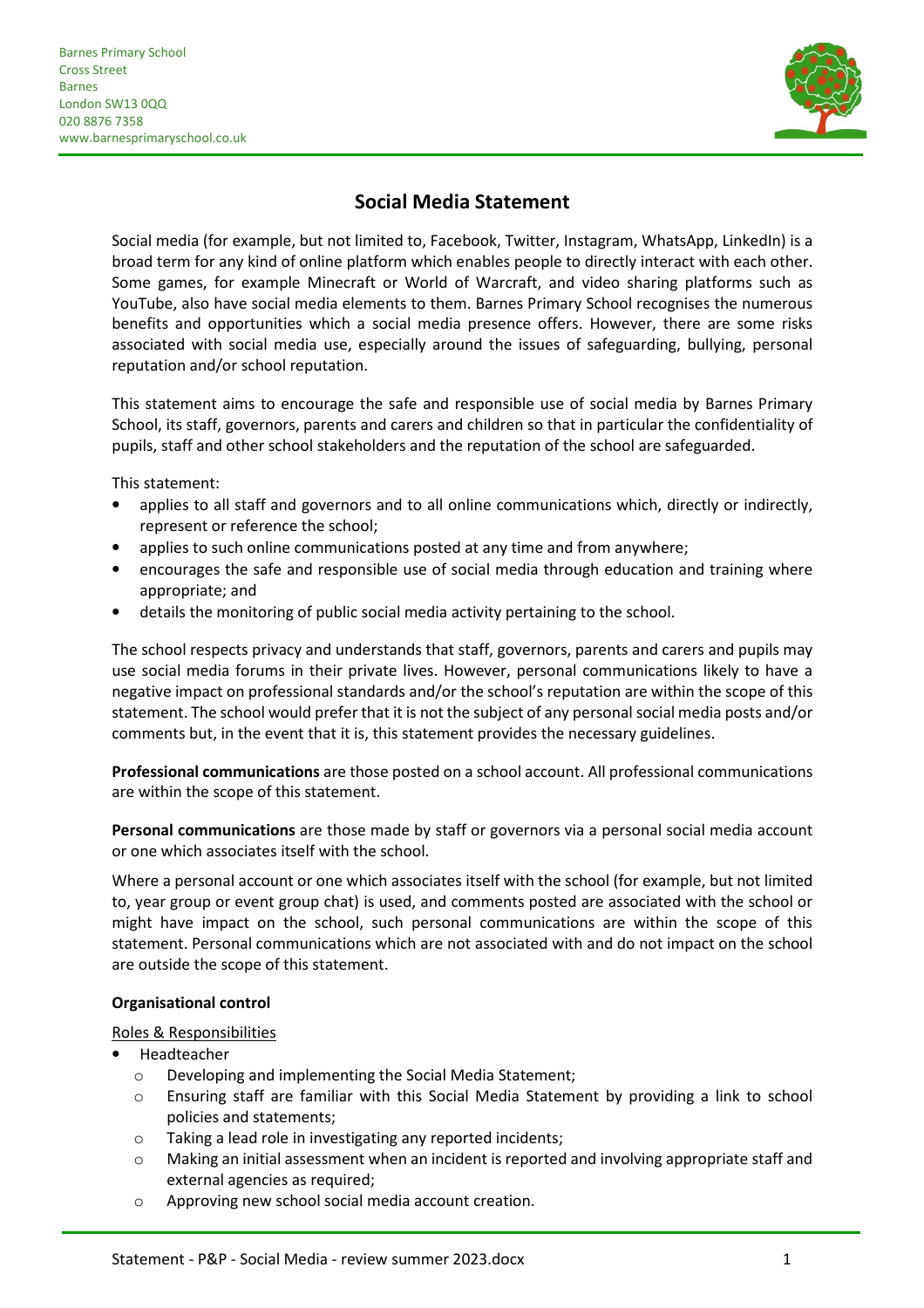- IT Technician
	- o Creating the account following Headteacher approval;
	- o Storing account details, including passwords, securely;
	- o Being involved in monitoring the account;
	- $\circ$  Controlling the process for managing a social media account after a staff member with posting rights has left the school (including closing or transferring accounts);
	- o Removing access to any school social media account after a staff member with posting rights has left the organisation (closing or transferring).
- Staff
	- o Knowing the contents of this statement and ensuring that any use of social media is carried out in line with its terms and those of any other relevant school policies;
	- o Attending appropriate training as/when required.

# Process for creating new accounts

The school community is encouraged to consider if a social media account will help them in their work, e.g. a music department Twitter account, or a "Friends of the school" Facebook page.

Staff must consider the following factors before discussing the creation of social media accounts with the Headteacher:

- the aim of the account;
- the intended audience:
- how the account will be promoted; and
- confirmation that the account will be private/closed.

# Monitoring

School accounts must be monitored regularly and frequently. The school's social media accounts must be one-way and any comments made in response to a school posting must not be visible to the public. However, any comments, queries or complaints made through those accounts must be responded to within 5 working days even if the response is only to acknowledge receipt. Regular monitoring and intervention is essential in case a situation arises where bullying or any other inappropriate behaviour arises on a school social media account.

As part of active social media engagement, it is considered good practice to proactively monitor the Internet for public postings about the school. The school should effectively respond to social media comments made by others if appropriate and as agreed by Headteacher, Business Manager or a member of the Senior Leadership Team (SLT). Any relevant comments noticed by staff or governors on any platform should be forwarded to the Headteacher and/or Business Manager and/or Chair of Governors to discuss and respond to as appropriate.

### **Conduct**

The school requires that all staff and governors making professional or personal communications, as defined above, on social media adhere to the standards of conduct as set out in this statement and other relevant policies.

### a) School social media accounts

- Digital communications by staff and governors must be professional and respectful at all times and in accordance with this statement.
- The tone of content published on social media should be appropriate to the audience, whilst retaining appropriate levels of professional standards. Key words to consider when composing messages are:
	- o engaging
	- o conversational
- o informative
- o friendly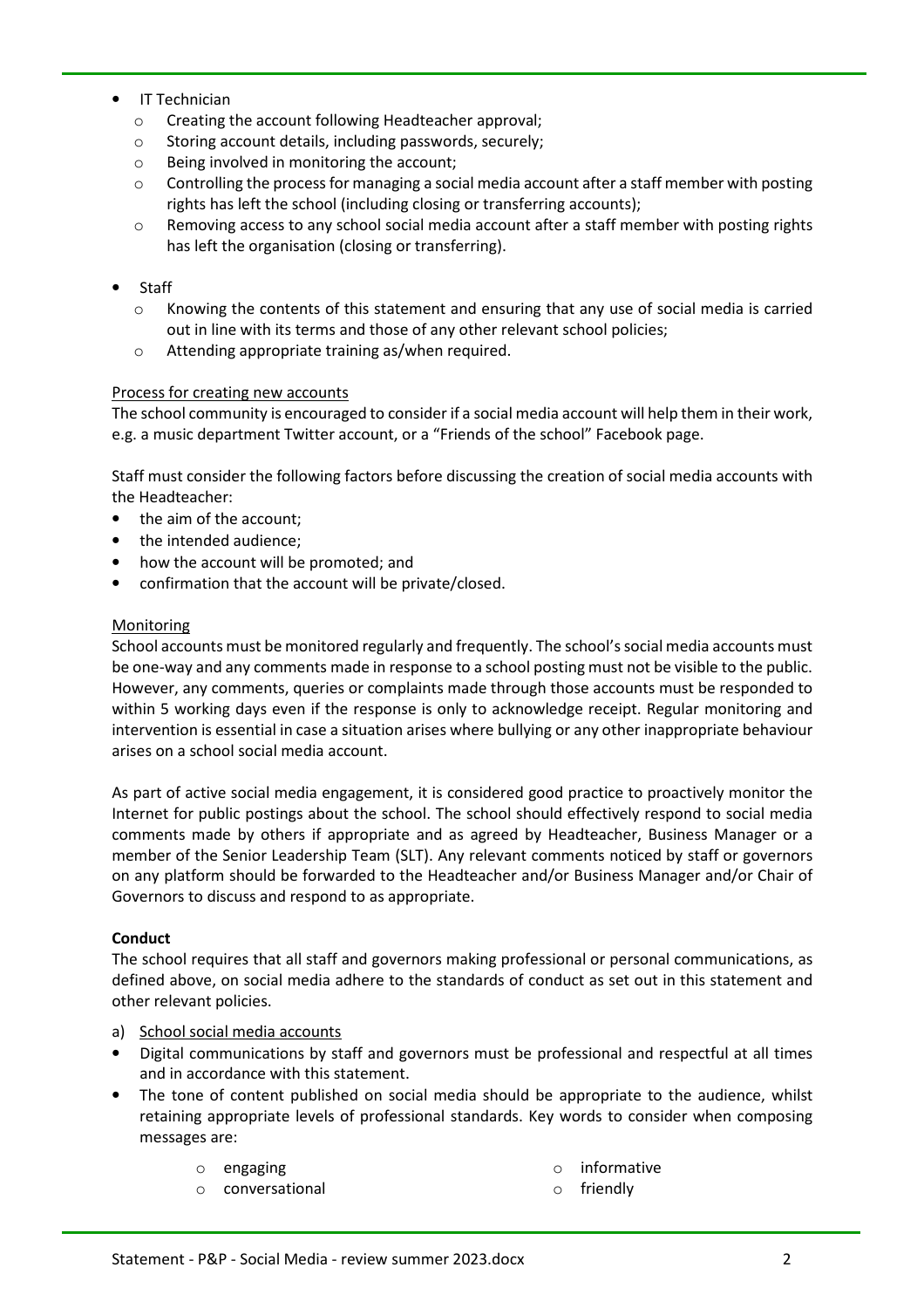- Any offensive comments received should be handled swiftly and with sensitivity.
- Users should consider the copyright of the content they are sharing and, where necessary, should seek permission from the copyright holder before sharing.
- Users must ensure that their use of social media does not infringe upon relevant data protection laws.
- Users must ensure that confidentiality is maintained on social media.
- Users must declare who they are in social media posts or accounts. Anonymous posts must not be made in relation to school activity.
- Users must not use social media to infringe on the rights and privacy of others, or make illconsidered comments or judgments about members of the school community or school procedures.
- School social media accounts must not be used for personal gain.
- Social media must not be used for actions that would put employees in breach of school codes of conduct or policies relating to staff, or governors in breach of their code of conduct.
- Unacceptable conduct (for example, but not limited to, defamatory, discriminatory, offensive, harassing content or a breach of data protection, confidentiality or copyright) will be considered extremely seriously by the school and will be reported as soon as possible to a relevant senior member of staff, and escalated where appropriate.
- The school's use of images on school social media sites can be assumed to be acceptable, providing the following guidelines are strictly adhered to:
	- o permission to use any photos or video recordings should be sought in line with the school's data protection policy and if anyone, for any reason, asks not to be filmed or photographed their wishes should be respected;
	- $\circ$  staff should exercise their professional judgement about whether an image is appropriate to share on school social media accounts (pupils should be appropriately dressed and not be subject to ridicule): and
	- $\circ$  if a member of staff inadvertently uploads a compromising picture which could be misconstrued or misused, they must delete it immediately.
- If a journalist makes contact about posts made using social media, staff should seek the advice of the Headteacher, Business Manager or member of the Senior Leadership Team (SLT) before responding.
- b) Personal social media accounts
- Where a personal account or one which associates itself with the school (for example, but not limited to, year group or event group chat) is used, and comments posted are associated with the school or might have impact on the school, it must be made clear that the member of staff or governor is not communicating on behalf of the school with an appropriate disclaimer.
- Staff and governors are not permitted to follow or engage with current or prior pupils of the school on any personal social media network account.
- Staff or governors must decline any 'friend requests' from pupils they receive in their personal social media accounts. If a member of staff receives such requests, they must discuss these in general terms in class and signpost pupils to become 'friends' of the official school sites. If a governor receives such requests, they should advise the Headteacher, the Business Manager or a member of the SLT.
- On leaving the school's service and/or governing body, staff or governors must not contact pupils by means of personal social media sites. Similarly, staff members must not contact pupils from their former schools by means of personal social media.
- Under no circumstances should staff or governors share or upload pictures of pupils online other than via school-owned social media accounts.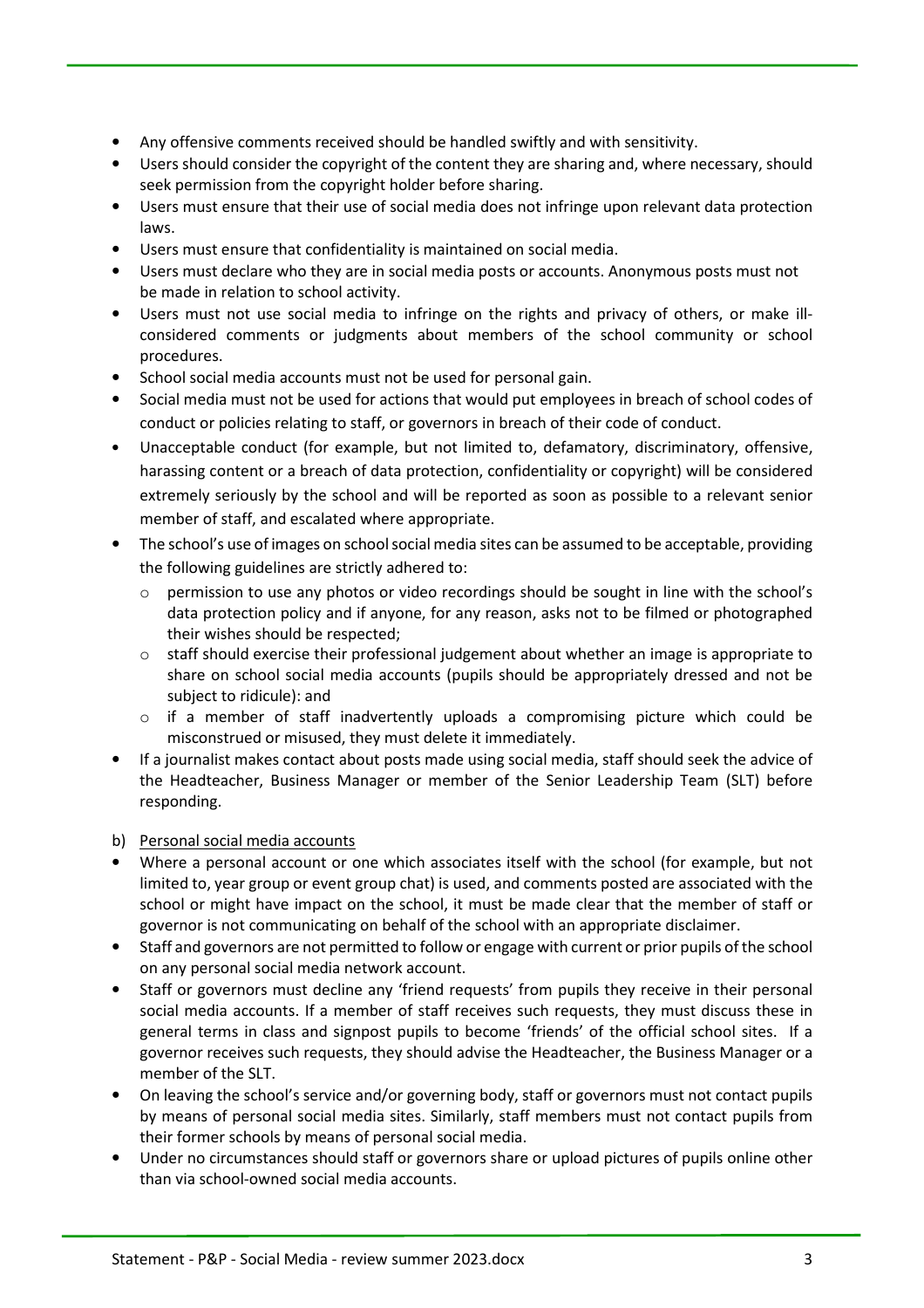- Staff and governors must ensure that confidentiality on school stakeholders or school matters is maintained, even after they leave the employment and/or governing body of the school.
- If any conversation that involves the user's relationship with the school becomes offensive or unacceptable in their personal social media accounts, users should block, report other users or delete or their comments/posts and should inform the audience exactly why the action was taken. The matter should then be reported to the Headteacher, Business Manager or member of the Senior Leadership Team (SLT).
- If a member of staff feels that they are, or someone else is, subject to abuse by a colleague or other school stakeholder through use of a social networking site, then this action must be reported to the Headteacher, Business Manager or member of the Senior Leadership Team (SLT).
- The use of social media by staff while at work may be monitored, in line with school policies. The school permits reasonable and appropriate access to private social media sites. However, where excessive use is suspected, and is considered to be interfering with relevant duties, disciplinary action may be taken.
- Staff should be aware that, if their out-of-work activity on social media causes potential embarrassment for the school or local authority or detrimentally affects the school or local authority's reputation, be that through infringing the rights and privacy of others or making illconsidered comments or judgements about school stakeholders or school policy and statements, then the school or local authority is entitled to take disciplinary action.

# **Education**

- a) Pupils
- The school's education programme should enable pupils to be safe and responsible users of social media, including adhering to the minimum recommended age for each Application.
- If pupils are using social media, it is expected that they comment or post appropriately about the school. Any offensive or inappropriate comments will be resolved by the use of the school's behaviour policy or IT acceptable use policy.
- b) Parents and carers
- The school has an active parent and carer education programme which supports the safe and positive use of social media. This includes information on the website and workshops led by digital experts.
- Parents and carers are encouraged to be respectful at all times if they must post or comment about the school.
- Parents and carers are encouraged to direct any complaints or concerns on any matter through the school's official channels or via the appropriate member of staff, rather than airing them on social media, so they can be dealt with in line with the school's complaints procedure.
- In line with the school's ICT and Internet Acceptable Use statement, and in order to ensure the school can improve and address issues in a constructive and appropriate way, parents are advised that they must not:
	- $\circ$  use private groups or personal social media to complain about or criticise members of staff or campaign about or criticise school methods, policy or procedures;
	- $\circ$  use private groups or personal social media to complain about, or try to resolve, a behaviour issue involving other pupils; or
	- $\circ$  upload or share photos or videos on social media of any child other than their own, unless they have the permission of the other child's parents/carers.

The school will take appropriate action in the event of breaches of the social media statement. Where conduct is found to be unacceptable, the school will deal with the matter internally. Where conduct is considered illegal, the school will report the matter to the police and other relevant external agencies (including Child Exploitation and Online Protection (CEOP) where appropriate) and may take action according to the disciplinary policy.